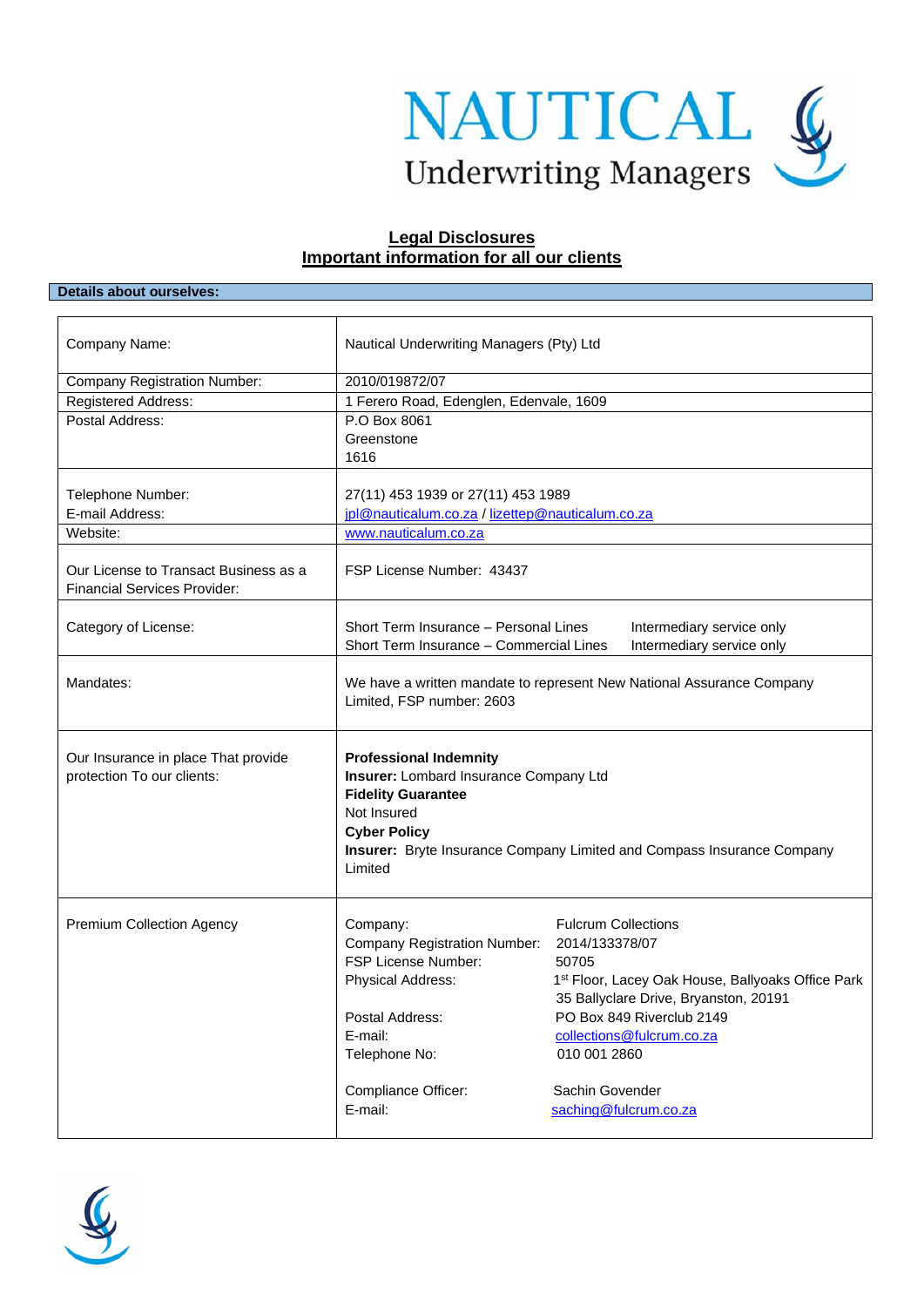|                                    | Company:<br>Telephone No:<br>E-mail:                                                                                     | Associated Compliance (Pty) Ltd<br>011 678 2533<br>info@associatedcompliance.co.za |
|------------------------------------|--------------------------------------------------------------------------------------------------------------------------|------------------------------------------------------------------------------------|
| How do we get paid for What we do? | We receive management fees from New National Assurance Company Limited for<br>managing Marine Insurance on their behalf. |                                                                                    |

## **Complaints**

**If you have a complaint about our service, staff or products sold to you, please contact the following person in writing with full details of the problem you have encountered:**

| Name:           | JP Liebenberg                           |
|-----------------|-----------------------------------------|
| Address:        | 1 Ferero Road, Edenglen, Edenvale, 1609 |
| E-mail Address: | ipl@nauticalum.co.za                    |

# **Details about your Insurer:**

| Company:                            | New National Assurance Company Limited, FSP number: 2603 |
|-------------------------------------|----------------------------------------------------------|
| <b>Company Registration Number:</b> | 1971/010190/06                                           |
| <b>Registered Address:</b>          | Field House, 25 Joe Slovo Street, Durban, 4001           |
| Postal Address:                     | PO Box 1610                                              |
|                                     | Durban                                                   |
|                                     | 4000                                                     |
| Telephone Number:                   | 031 334 2000                                             |
| Website:                            | www.nnac.co.za                                           |
|                                     |                                                          |

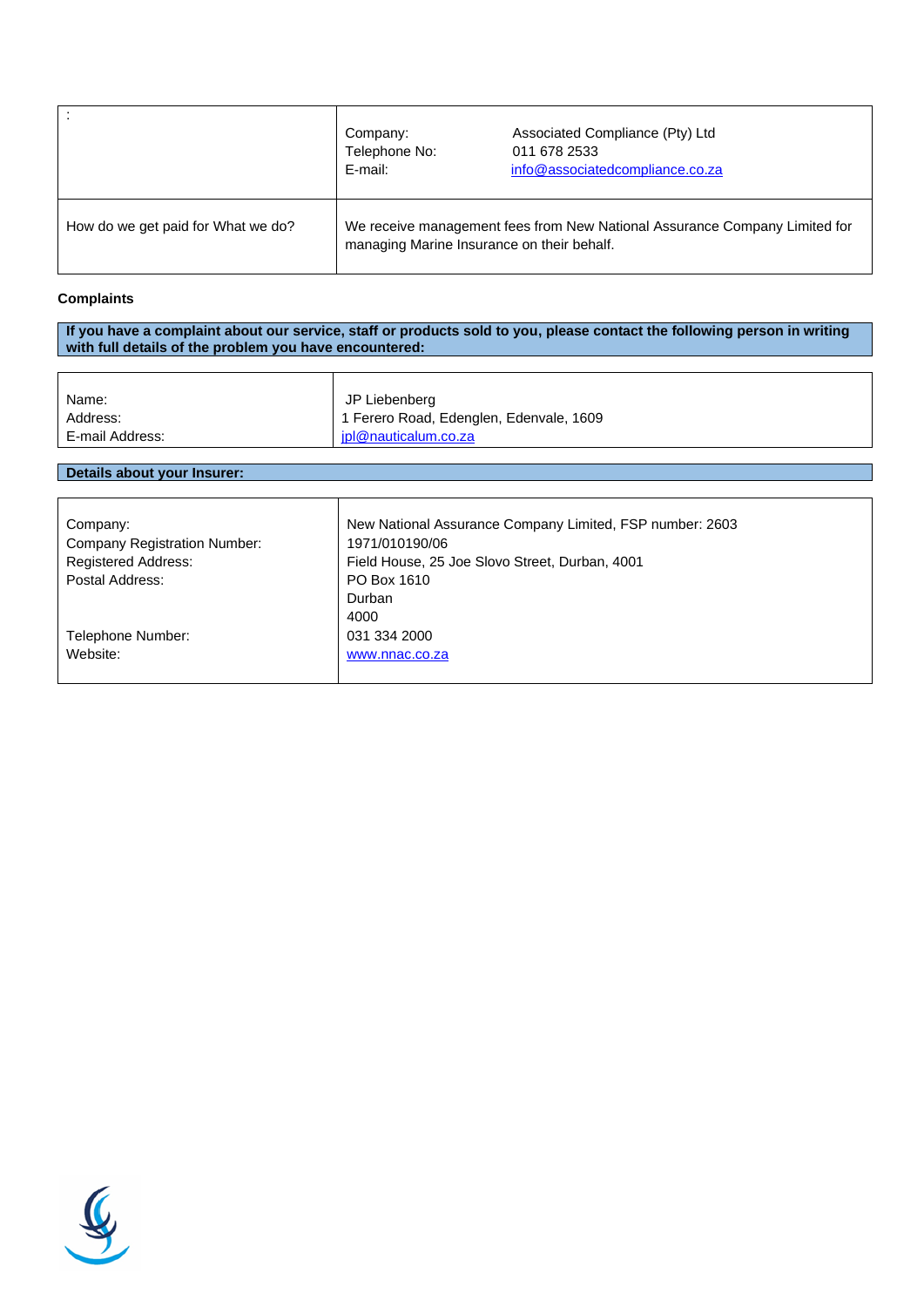**Complaint Process:**

| 1. For your complaint to receive our attention, kindly submit your complaint in writing to our complaints officer whose details are as |  |
|----------------------------------------------------------------------------------------------------------------------------------------|--|
| follows:                                                                                                                               |  |

 Name: Imtiaz Bacus Contact Number: 011 646 7456 Email Address: [imtiazb@nnac.co.za](mailto:imtiazb@nnac.co.za)

2. Please ensure that you include your name, policy and/or claim number and motivation to enable us to assist you efficiently.

3. Upon receipt of your complaint, we will, within 2 (two) working days or as soon as practically possible, acknowledge receipt of your complaint.

4. Our complaints officer will attempt to identify all issues and if necessary, request further information from you.

5. Your complaint will be handled in a fair, transparent and friendly manner.

6. Our complaints officer will attempt to resolve your complaint within 10 (ten) working days provided we have all the necessary information to assist you. We will keep you informed of progress on your complaint on a regular basis

7. Once your complaint has been considered, we will inform you in writing of our decision and the outcome of your complaint 8. All complaints are to be entered numerically in the Complaints Register and the root cause established. By determining the root cause of the complaint, the following can be established, and a summary of suggested improvements can be drawn up:

• Is the root cause likely to affect other clients, products, or processes?

- Is there an identified failure in our current controls and processes?
- Is there an element of poor staff performance e.g. lack of skills or technical knowledge?
- Is there an element of poor service provider performance?
- Is there a risk to our TCF delivery?

If you are unhappy with the outcome of your complaint, you may request that your complaint be reviewed by a senior manager with the appropriate knowledge and skill.

10. If within 6 (six) weeks of receipt of your complaint, we have been unable to resolve the complaint to your satisfaction, you may refer the matter to the **Ombudsman for Short Term Insurance**, whose details are as follows:

11. If your complaint relates to an intermediary (broker), you may refer the matter to the office of the **FAIS Ombudsman**, whose details are as follows:

#### **Their Compliance Officer:**

**If you have a complaint about their service, staff or products sold to you, please contact the following person in writing with full details of the complaint:**

| Name:             | Mr GJ Pillay       |
|-------------------|--------------------|
| Telephone Number: | 031 334 2000       |
| E-mail:           | gpillay@nnac.co.za |

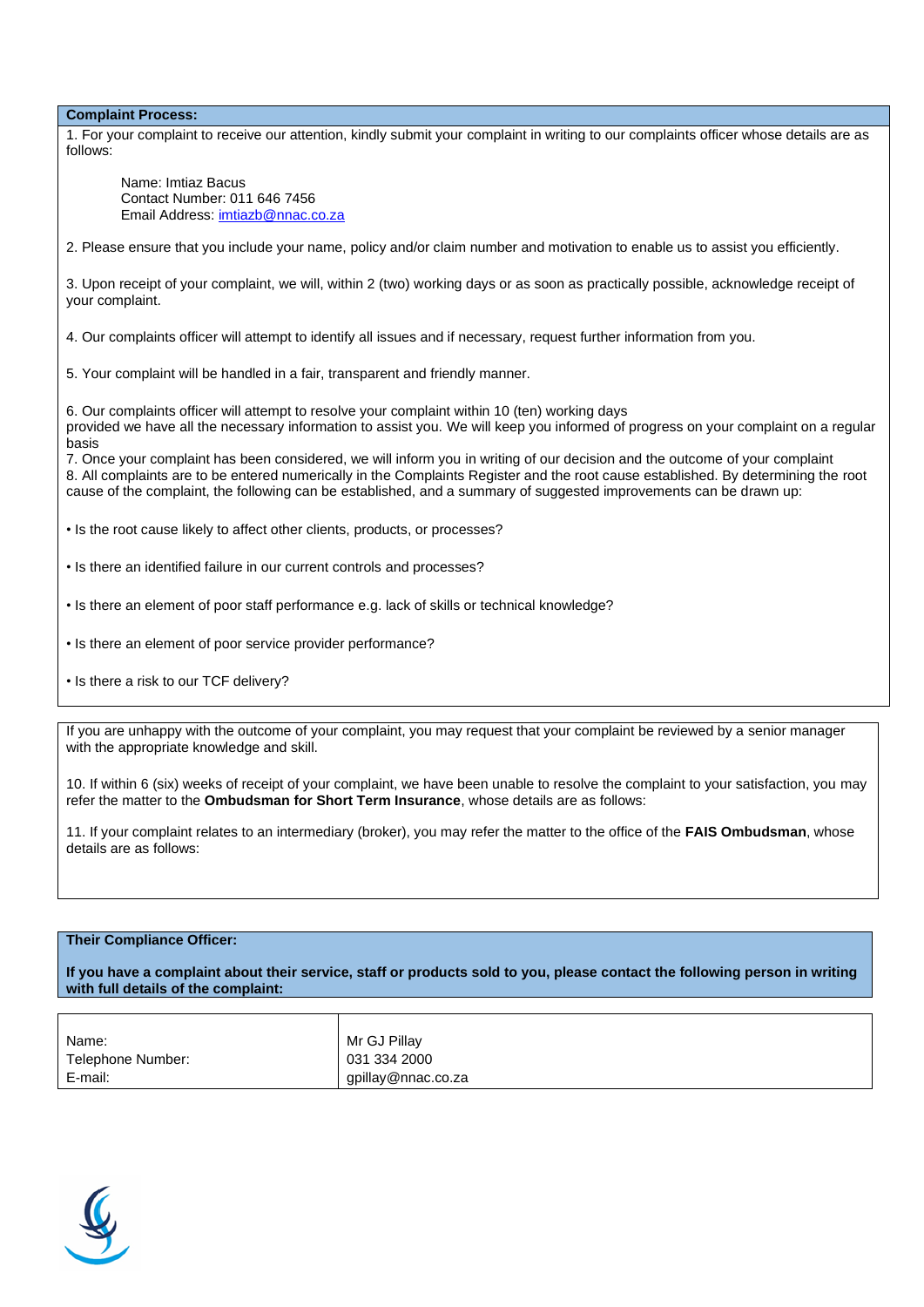We make every effort to ensure that at all times we act in your best interests and in no way allow our own interests, potential or actual, to influence our objective performance and the delivery of unbiased and fair financial service to you. In furtherance of this objective, we want to ensure you fully understand the various interests we have, be they Ownership, Financial or Relationships with Third Parties. There are several entities with whom we can have a relationship of this nature and a summary of these is provided below

| <b>Financial Services Providers:</b> | We are an FSP and act as your Intermediary. There may be circumstances<br>where we have a relationship with another Broker (FSP) that you need to be<br>aware of                         |
|--------------------------------------|------------------------------------------------------------------------------------------------------------------------------------------------------------------------------------------|
| <b>Underwriting Manager:</b>         | They are appointed either by a Product Provider (Insurer) or the Broker to<br>manage a specific type of product on their behalf. They are also licensed<br>Financial Services Providers. |
| <b>Product Provider/ Supplier:</b>   | This is your Insurer – New National Assurance Company Limited, FSP number:<br>2603                                                                                                       |
| <b>Distribution Channel:</b>         | There are arrangements with any of the above or combination of these that<br>provides support or services to us in our role of providing a financial service to<br>you.                  |
| Any other Person:                    | If there are any other persons that provide us with a financial interest as part of<br>the delivery of the financial services.                                                           |

**Each of the above may well have companies that are associated with them with whom we have a relationship. These could be subsidiary or holding companies or certain natural persons such as spouse, children, and parent. Where these relationships exist, you need to be made aware of them.**

**What represents an Ownership or Financial Interest?**

| Ownership:                 | Actual equity that was paid for.                                                                                                                                                                     |
|----------------------------|------------------------------------------------------------------------------------------------------------------------------------------------------------------------------------------------------|
| <b>Financial Interest:</b> | Cash, or its equivalent, vouchers, gift service, advantage, benefit, discount,<br>domestic or foreign travel, hospitality, accommodation, sponsorship, other<br>incentive or valuable consideration. |

Any combination of these relationships and/or ownership or financial interests may present a potential conflict and as such we need to ensure that you are aware of these.

We also confirm that no Staff are incentivised to give preference to any specific Insurer and/or product and where incentives based on volumes of business are in place, these are supported by an assessment of the quality of business sold and procedures followed.

| NO<br>Do we have a shareholding in any Insurer<br>and/or cell captive arrangement? |
|------------------------------------------------------------------------------------|
|------------------------------------------------------------------------------------|

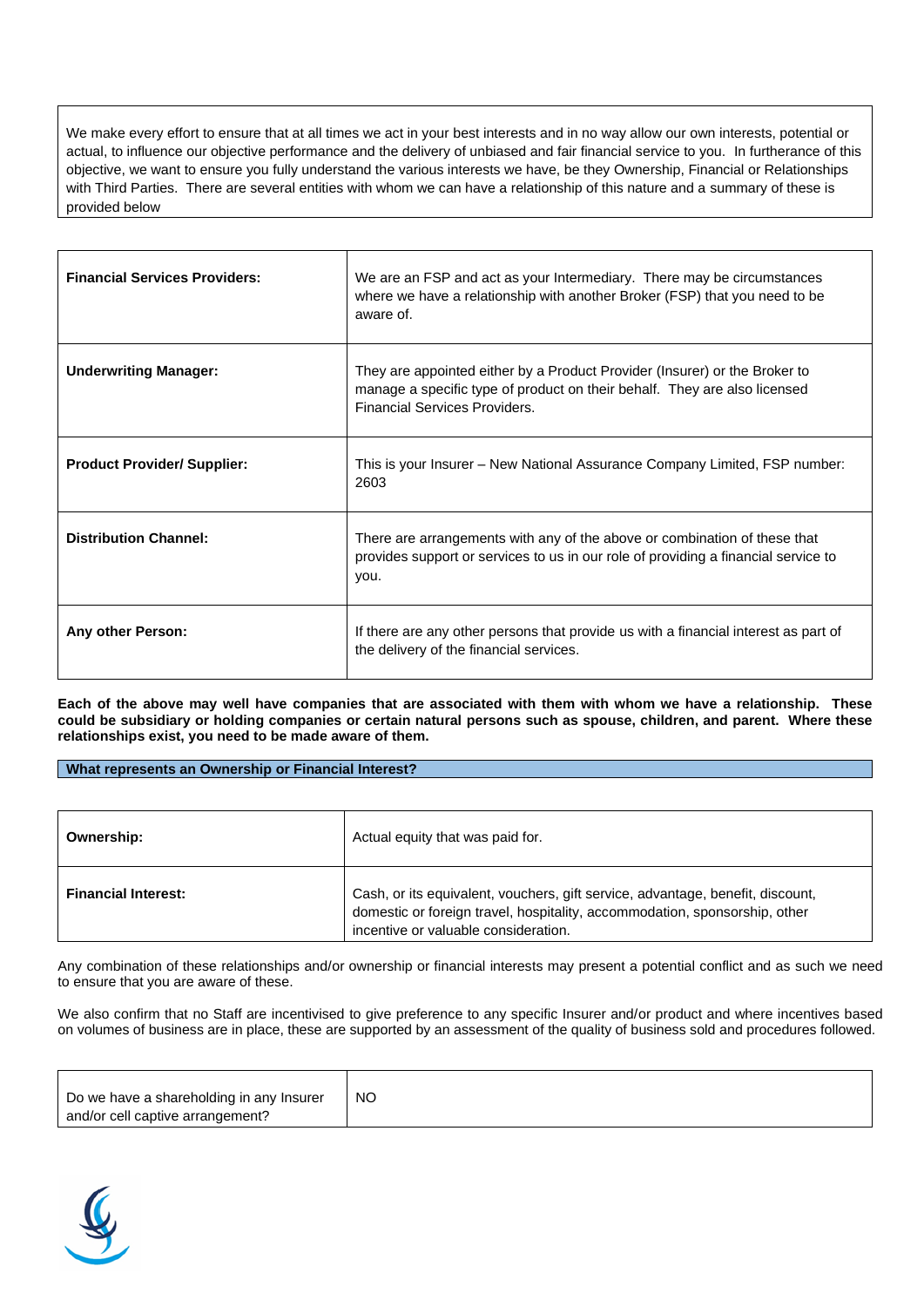| Do we receive more than 30% of our                                                            | Yes. We receive all our fee Income from New National Assurance Company |
|-----------------------------------------------------------------------------------------------|------------------------------------------------------------------------|
| Income from any Insurer or Cell Captive?                                                      | Limited.                                                               |
| Do we have a relationship with any<br>product/supplier that provides a Financial<br>Interest? | NO.                                                                    |

### **Immaterial Financial Interest**

It is generally accepted practice within our Industry that "entertainment" is provided by the Product Provider to the Financial Services Provider (Broker) and vice versa. The Rand value is limited per calendar year to R1,000.00 and such limitations are dealt with and managed by our Conflict of Interest Management Policy.

#### **A Full Copy of our overall Conflict of Interest Management Policy can be obtained from:**

#### **Our offices upon written request to:**

**[jpl@nauticalum.co.za](mailto:jpl@nauticalum.co.za) or [lizettep@nauticalum.co.za.](mailto:lizettep@nauticalum.co.za)**

## **What else should you know?**

We undertake to ensure that all staff delivering a financial service to or on behalf of the Insurer we represent, are all authorised representatives and meet all the required honesty, integrity and educational standards and that we check these on an annual basis.

### **We undertake:**

To keep all information, you tell us about yourself confidential.

Not to alter any documents you provide us with when submitting them to any Insurer. Where we feel an error has been made we will advise you prior to submission.

To never ask you to sign blank documentation – wherever possible all documents, be they proposals or claim forms should be completed by you to ensure full and correct details.

Never to take away any rights you have in terms of any legislation that governs the way we transact business.

To supply a copy of any documents used in the preparation of your insurances, when required, free of charge.

#### **Your Insurer undertakes:**

To be the one who provides the reason for any claim that is repudiated.

To ensure that they write to you should they wish to cancel your policy and to give you at least 30 day's notice of their intention to do so.